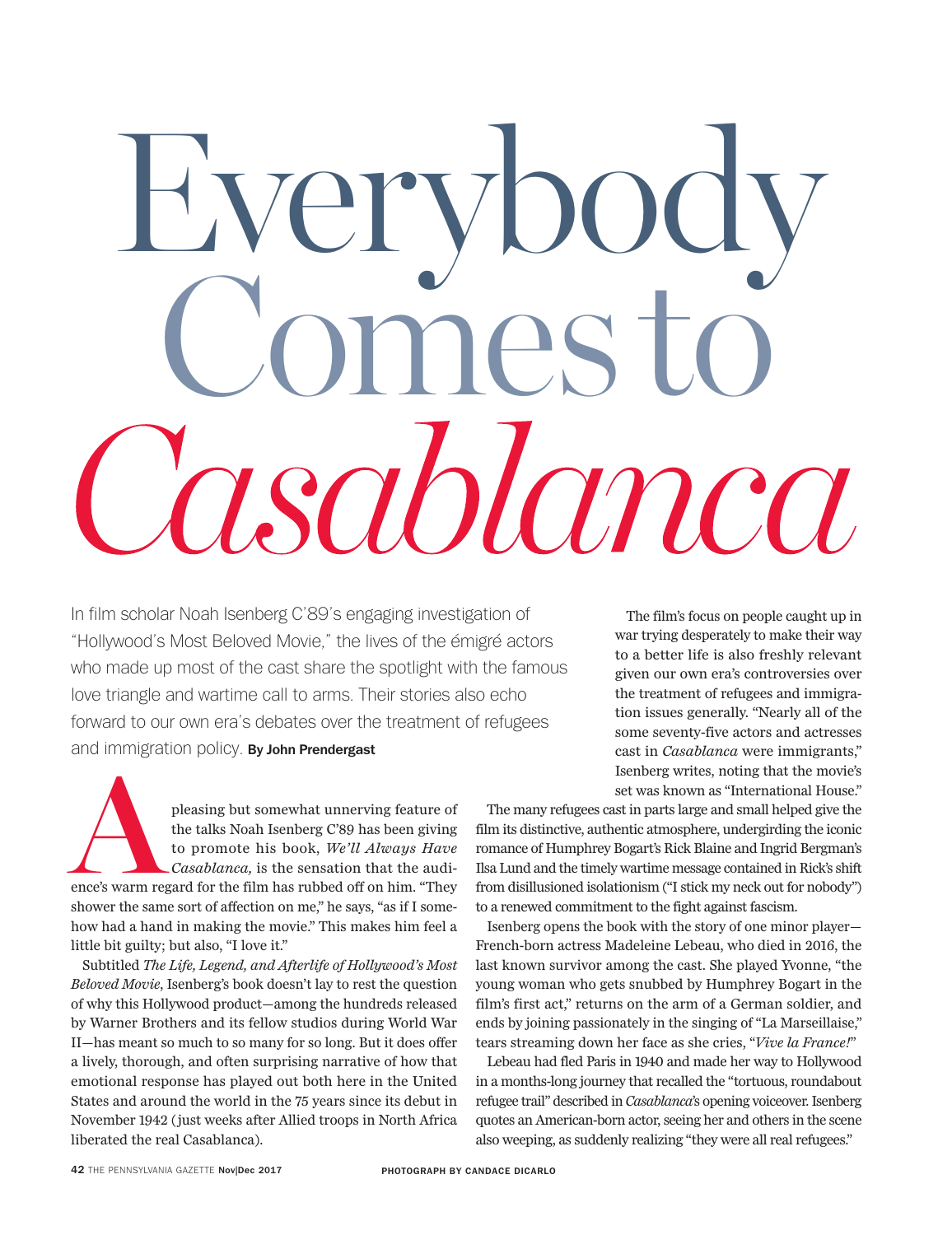**The number of times Isenberg has seen** *Casablanca* **is "deep in the triple digits," he says. "I enjoy it every time."**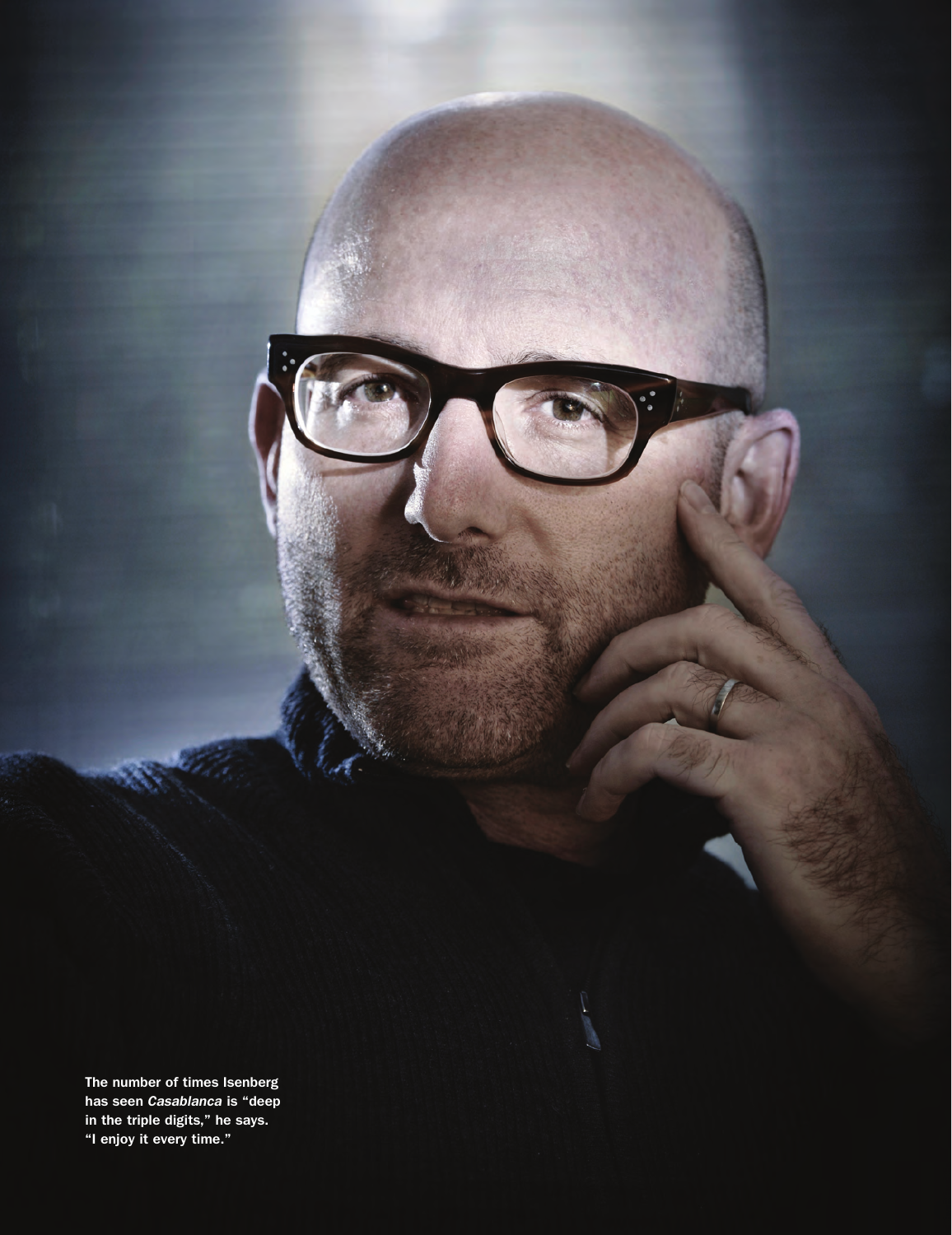The "Marseillaise" scene—one of the film's most famous and emotionally affecting—has not lost its resonance. Isenberg builds his talks around different clips from the film. On one occasion last May, the event was running long and he was planning to skip that scene—but the audience wouldn't let him. It was the day after the French presidential election in which Emanuel Macron defeated the National Front's Marine le Pen, and "they all insisted, you've got to play it, you've got to play it!" Isenberg recalls.

**THOUGH HE WAS BOTH IT AND MODEL SAMPLE SCHOOL SERVICE SCHOOL ENGINEERT SCHOOL ENGINEERT SCHOOL ENGINEERT SCHOOL ENGINEERT SCHOOL ENGINEERT SCHOOL ENGINEERT SCHOOL ENGINEERT SCHOOL ENGINEERT SCHOOL ENGINEERT SCHOOL ENGINEE** Angeles, Isenberg doesn't come from a film industry family—his mother taught gastroenterologist and professor at UCLA. The family lived in Santa Monica and La Jolla, and he chose Penn for college after accompanying his father East for a lecture at the medical school. "I got a chance to tour the campus and just kind of fell in love with the place," he says.

A swimmer in high school, he dropped out of Penn's team as a freshman because the double workouts were "just too grueling." He claims he wasn't much more dedicated academically—at least at first. "I enjoyed everything about [Penn], including the social life," he says with a laugh.

That began to change during his junior year abroad in Munich. "It was a kind of fateful experience for me," he says. "I came back and was a pretty solid student in my senior year—I guess better late than never—[but] it also really shaped me as a person and dictated to a large degree what I would do after Penn."

After majoring in European history, he gravitated to German studies for his master's degree (University of Washington) and PhD (Berkeley), initially focused on literature but "segueing, as time passed by, more squarely into film." He taught at Wesleyan University from 1995 to 2004, splitting his classes between German and film studies, and then

moved to the New School in New York, where he currently directs the screen studies program and is professor of culture and media.

Isenberg is married to Melanie Rehak C'93, a writer whose books include *Eating for Beginners* ["A Shelf Full of Resolutions," Jan|Feb 2011]. They met after college when he was writing freelance reviews for *The New Republic* and she was his editor. While Penn didn't bring them together, they share an attachment to the University and Philadelphia now, he says, traveling from their home in Brooklyn for weekend trips and bringing their two young sons to Homecoming. And Isenberg was a visiting professor in Penn's cinema studies program last spring, teaching a course on the "screwball comedy" genre.

He's written about and edited a volume of essays on Weimar cinema, and has published articles on American and German film subjects in *The New Republic, The Nation, The New York Review of Books, Paris Review, BookForum, LA Review of Books*, and elsewhere. His previous book—*Edgar G. Ulmer: A Filmmaker at the Margins,* published by the University of California Press in 2014 was about a figure nearly as obscure as *Casablanca* is familiar.

Ulmer emigrated from Germany in the early 1930s, and was one of several future Hollywood filmmakers who had had a hand in the influential silent film *Menschen am Sonntag/People on Sunday*. His signature work as a director is 1945's bleak film noir, *Detour* (about which Isenberg wrote a book published in 2008). But his prolific oeuvre includes the Edgar Allan Poe-meets-German Expressionism horror film *The Black Cat* with Boris Karloff and Bela Lugosi, Yiddish-language films, the all-black-cast melodrama *Moon Over Harlem,* a series of public-service films for different ethnic groups about tuberculosis, musicals (*Jive Junction, Club Havana, Carnegie Hall*), costume dramas (*Bluebeard, The Wife of Monte Cristo, The Strange Woman*), and Cold War era sci-fi

films (*The Man From Planet X, Beyond the Time Barrier, The Amazing Transparent Man*). And more.

Much of Ulmer's work was done for PRC and similar "poverty row" studios that churned out B-movies "made for next to nothing and very, very quickly" to fill the bottom half of double features. (The acronym PRC stood for Producers Releasing Corporation but was "sometimes thought to stand for 'pretty rotten crap,'" says Isenberg.) Ulmer's extraordinary ability to "make stylish pictures" under these constraints became his "calling card," but it was also a trap. "He had a lot of work, but he couldn't break into the [major] studios."

The director's more ardent champions have cast him as a "renegade who turned his nose up at Hollywood," but Isenberg's research showed otherwise. He points to letters Ulmer wrote to his wife in the early 1940s predicting that he would soon be "the big man on the lot—and obviously that didn't happen," says Isenberg. "So, it was a somewhat tragic career trajectory but also a really fascinating life story."

One challenge in telling that story was Ulmer's "penchant for mendacity," Isenberg says. "It was very, very hard to try to corroborate claims that he made, especially late in life." To ferret out the truest version required "two European research stints, spread out over several years," and ultimately stretched the process of research and writing over the better part of a decade. "That was a very twisted path and one that took a lot of detours, a lot of false turns," he says.

It was while working on the Ulmer book, "and especially researching these communities of émigrés from largely German-speaking, but also Frenchspeaking, Italian-speaking, Middle Europe who ended up in Hollywood during the rise of fascism," that Isenberg decided, "that's really something that I wanted to focus on."

At the time he was writing *We'll Always Have Casablanca*, "I didn't realize how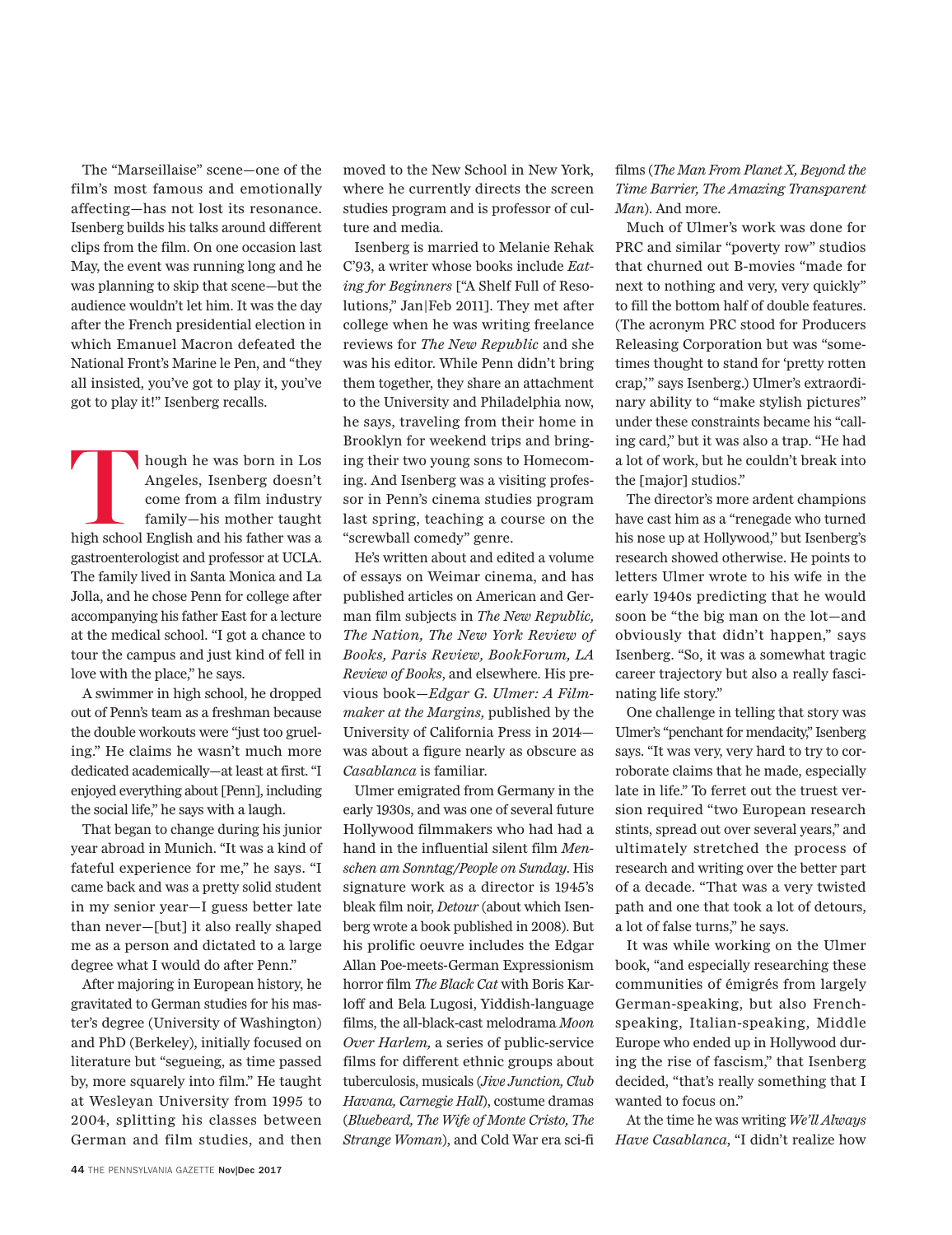powerfully [the refugee theme] would resonate," he says, but soon after the book came out he drew the connection in an essay published in *The Daily Beast*. "It's hard to miss the haunting affinities between World War II and the refugee crisis of today," he wrote. "The number of stateless refugees, especially in the wake of the civil war in Syria and the fallout from Libya, is currently on par with the levels reached during the '40s. And the anti-refugee rhetoric of our own president … matches in many respects that of the highly vocal isolationist and nativist faction in the United States at the time of *Casablanca*'s making."

## **By contrast with his extended labors over the Ulmer biography,** the *Casablanca* book had a "very hard deadline from the get-go," which was contingent on the anticipated flurry of interest and activity in advance of the film's 75th anniversary.

Winning a National Endowment for the Humanities' Public Scholar Award in 2015-2016 allowed him to take time off from teaching to write full-time, he says. He also values the award as an endorsement of "the whole spirit in which the *Casablanca* book is written—namely, to appeal beyond the academy to a much broader public." The fact that evaluators saw the book as one that "spoke to the core tenets of that newly minted grant," he says, "was enormously important."

Isenberg delivered the manuscript in April 2016, and Norton published it in February 2017, "in time for Valentine's Day," he says. Marketers hoped that the seasonal tie-in would resonate with fans of *Casablanca*'s love story, to be followed by a second wave of interest as the anniversary hit, he says, sounding impressed by their ingenuity.

The book made the *LA Times* bestseller list last spring—especially satisfying for him "as a native Angeleno." As hoped, it has also reached an audience beyond his peers. "Suddenly I get people I wouldn't ever have occasion to have met writing to me and sending theseA review in *The Aufbau*, a German-language Jewish newspaper read by immigrants, "talked about the significance of the story for 'those of us who have gone through this,'" says Isenberg.

the term, I guess, is fan mail," he says. "They're writing to say that they read it, and they have questions about this [or that]. Almost on a daily basis I'll get an email saying, 'I saw the movie when it came out.'"

Despite the compressed writing schedule and the many previous books about *Casablanca—*from production histories like Aljean Harmetz's *Round Up the Usual Suspects,* originally published in 1992, to the often-at-odds memoirs of various participants—Isenberg nevertheless managed to bring new information about the film to light, as well as updating the story of its "Afterlife" into the 21st century.

One find was in the German-language Jewish newspaper, *The Aufbau*, which was read by newly arrived immigrants, where he discovered a contemporary review of the film that highlighted its impact on the refugee community. The unnamed reviewer "talked about the significance of the story for 'those of us'—I think they did in fact even use the collective pronoun—'those of us who have gone through this,'" says Isenberg.

He also unearthed a contemporary review in the black-owned *New York Amsterdam News*, which singled out Dooley Wilson's nuanced portrayal of Sam, Rick's companion and the pianoplayer at his café. Critic Dan Burley called it "one every colored person should make it his business to see since no picture has given as much sympathetic treatment and prominence to a Negro character as occurs in this story of war intrigues in North Africa," with "not the slightest semblance to the objectionable Uncle Tomming that characterizes most of the Hollywood output."

In both reviews, the critics were emphasizing the element of the film that spoke most directly to their respective audiences, unlike the majority of reviewers who focused on the film's stars, love story, or adventure, he says. Isenberg thinks of Wilson as a kind of refugee as well, as the only African American in the picture, "being somehow displaced in Hollywood, and relegated to playing these marginal characters, which he shared with these refugees who were also playing these marginal characters."

Besides Wilson and Joy Page (the Bulgarian newlywed whose honor Rick saves by letting her husband win at roulette, allowing them to pay for their exit visas), Humphrey Bogart was actually the only American-born actor among the 14 credited roles in the film. Some, like Ingrid Bergman, who'd come seeking stardom after success in her native Sweden, and British expatriates Sydney Greenstreet (rival café owner Signor Ferrari) and Claude Rains (Captain Renault, aka Louie), were in Hollywood for reasons unrelated to the war.

But others had sought refuge in the US because they were Jews, or anti-fascist, or gay and faced possible imprisonment and death at the hands of the Nazis. These included the Austrian-born Paul Henreid (incorruptible Resistance leader Victor Laszlo), a staunch anti-Nazi who had been designated an enemy of the Reich, and Conrad Veidt (Major Strasser), a star in Weimar films, including the German Expressionist classic *The Cabinet of Dr. Caligari*, who had left Germany with his Jewish wife after Hitler came to power—and found himself playing mostly Nazis thereafter.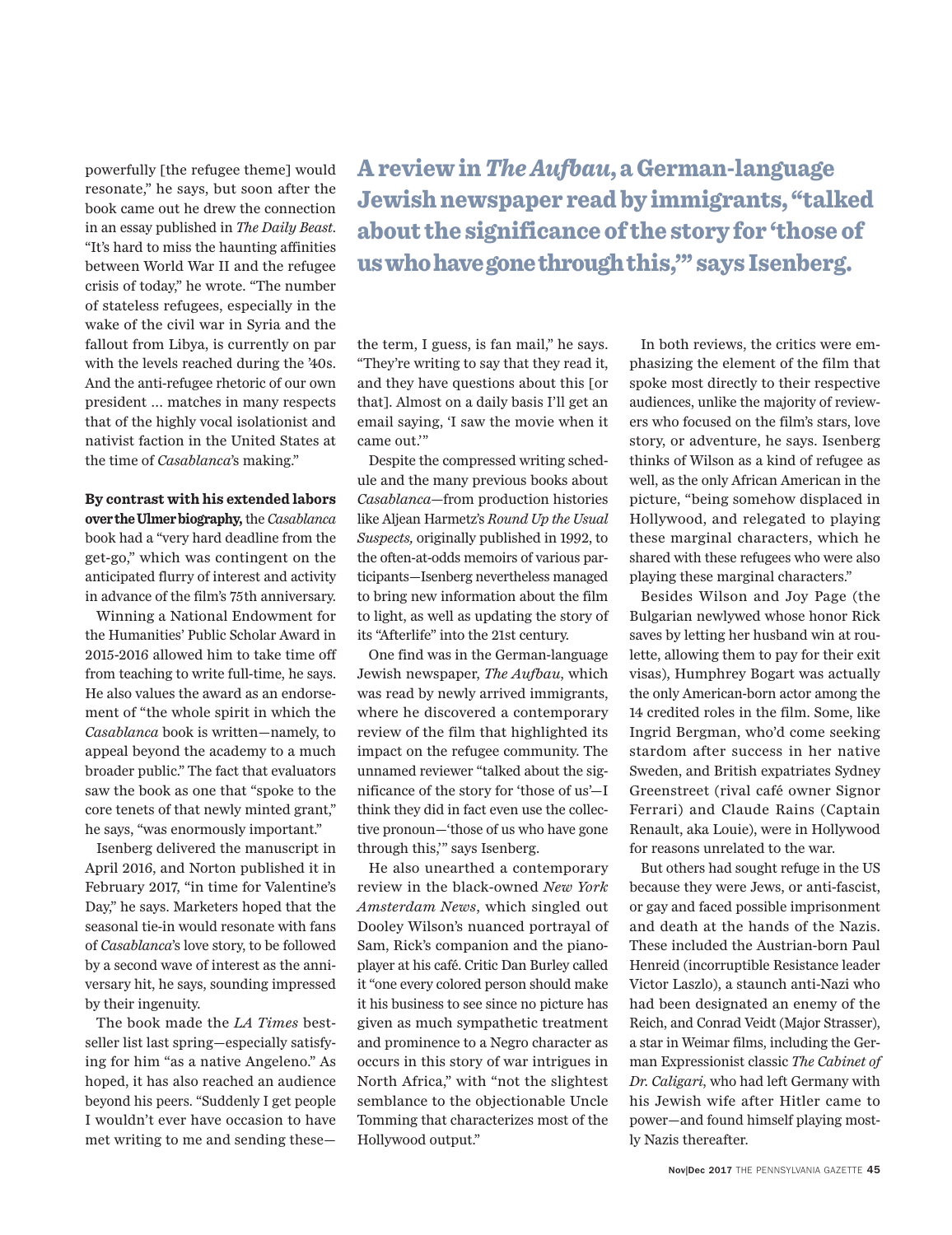Among the better-known secondary characters were Peter Lorre and S. Z. Sakall, who were Hungarian Jews. Lorre had worked in German films (as the child-murderer in Fritz Lang's *M*, most famously) but left in 1933 for England (he played the villain in the 1935 version of Hitchcock's *The Man Who Knew Too Much*) and then America. In *Casablanca*, he is indelible in the small but vital role of Ugarte, the criminal who murders the two couriers carrying the "letters of transit" that set the plot in motion, and whose capture after begging Rick for help prompts the famous line, "I stick my neck out for nobody."

Sakall, nicknamed "Cuddles," played Carl, the head waiter at Rick's Café. He had been a popular cabaret entertainer and stage and film performer in Budapest, beginning when it was still part of the Austro-Hungarian Empire. (In 1954, he published an autobiography titled *The Story of Cuddles: My Life Under the Emperor Francis Joseph, Adolf Hitler, and the Warner Brothers.*)

Isenberg singles out an encounter that Sakall as Carl has with another refugee actor, Curt Bois, the solicitous pickpocket who warns his unsuspecting victims of "vultures, vultures everywhere" as he lifts their wallets. When Bois brushes against him, Sakall does a whole-bodydouble-take and starts patting his pockets frantically. "That's the ability of a great kind of comic mime. There's no dialogue there; it's all just gesture."

Carl is also present for the poignantly comic exchange between Herr and Frau Leuchtag (émigrés Ludwig Stössel and Ilka Grüning), an elderly couple celebrating their impending departure for America. Having decided to speak only English in anticipation of their new lives, they charmingly mangle some common endearments ("*Liebchen*—uh, sweetness heart") and idioms involving time ("What watch?" "Ten watch." "Such much?"). Isenberg notes that Rainer Maria Fassbinder, "the late bad boy of New German Cinema," described this as "one of the most beautiful pieces of dialogue in the history of motion pictures."

Bois, Grüning, and Stössel are examples of émigré actors who lived a more precarious existence, often going many weeks or months between small roles in Hollywood. In the German typescript of a memoir by another, Lotte Palfi—she has one line as the lady selling her diamonds who is told they are "a drug on the market"—Isenberg found a passage that evokes the quiet sadness of their stories.

Palfi and her husband—Paul Andor, yet another *Casablanca* bit-player, as the man carrying Free French pamphlets who is gunned down beneath the portrait of Marshal Pétain—were invited with other émigré actors to be honored at the Berlin Film Festival. She wrote:

"Not only was our joy about this honor immense … but we were even more moved by the noble attitude to which the invitation testified: the desire 'to make the crooked straight again.' Of course, one's lost career can never be replaced. We had to resign ourselves to that long ago. But it feels good realizing that, fifty years after Hitler's seizure of power, 'You haven't been forgotten.'"

**C***asablanca* was a commercial Director (Michael Curtiz), and Adapted hit, and a prestige picture as well, winning Academy Awards for Best Picture, Screenplay for writers Philip and Julius Epstein and Howard Koch. Most critics praised it, too, but the view wasn't unanimous. Manny Farber, who titled his review in *The New Republic* "The Warner Boys in Africa," considered it just another of Hollywood's "epic phonies" and the locale "a timely place to carry on Warner's favorite cops and robbers." James Agee, writing in *The Nation,* called it "the year's clearest measure of how willingly, *faute de mieux,* people will deceive themselves."

But most critical naysayers have offered at least a backhanded compli-

ment to the film's power to seduce. Pauline Kael called it "a movie that demonstrates how entertaining a bad movie can be." Among more sympathetic observers cited by Isenberg, *Philadelphia Inquirer* critic Carrie Rickey, on the occasion of the film's 50th anniversary in 1992, said it was, if not the best movie ever made, "the best friend among American films," and David Denby, in *The New Yorker,* has deemed it the "most sociable, most companionable movie ever made." Isenberg, whose tally of viewings is "deep in the triple digits," says, "I enjoy it every time. It's really amazing."

**If anything springs eternal in Hollywood, it is the impulse to repeat a successful formula.** Isenberg glosses the various attempts to fashion a sequel to *Casablanca*. During the war, members of the cast and crew were reunited in movies that echoed the story and locale, but only one, *To Have and Have Not*, very loosely based on the Hemingway novel, is a "deeply cherished, widely appreciated film in its own right," he writes. Later there were attempts to adapt the film as a Broadway musical and a couple of illfated stabs at TV versions, most recently in 1983 starring David Soul, of 1970s-cop show *Starsky and Hutch* fame, which was yanked after three episodes.

But the film itself was a smash success on television—it was the most frequently broadcast film throughout the 1960s and 1970s, and would continue its dominance of the airwaves into the cable era, with 125 showings on TCM as of 2015, Isenberg writes. (Just so you know: TCM's website lists upcoming broadcasts on Sunday, November 12, at 3:45 p.m.; Friday, December 8, at 11:45 a.m.; and Saturday, December 16, at 4 p.m., all EST.)

Revival house screenings—motivated by the "Bogie cult" that emerged following the actor's death in 1957—also kept the film in front of live audiences, especially college students. At Cambridge's Brattle Theater near Harvard Square, going to see *Casablanca* during exams in